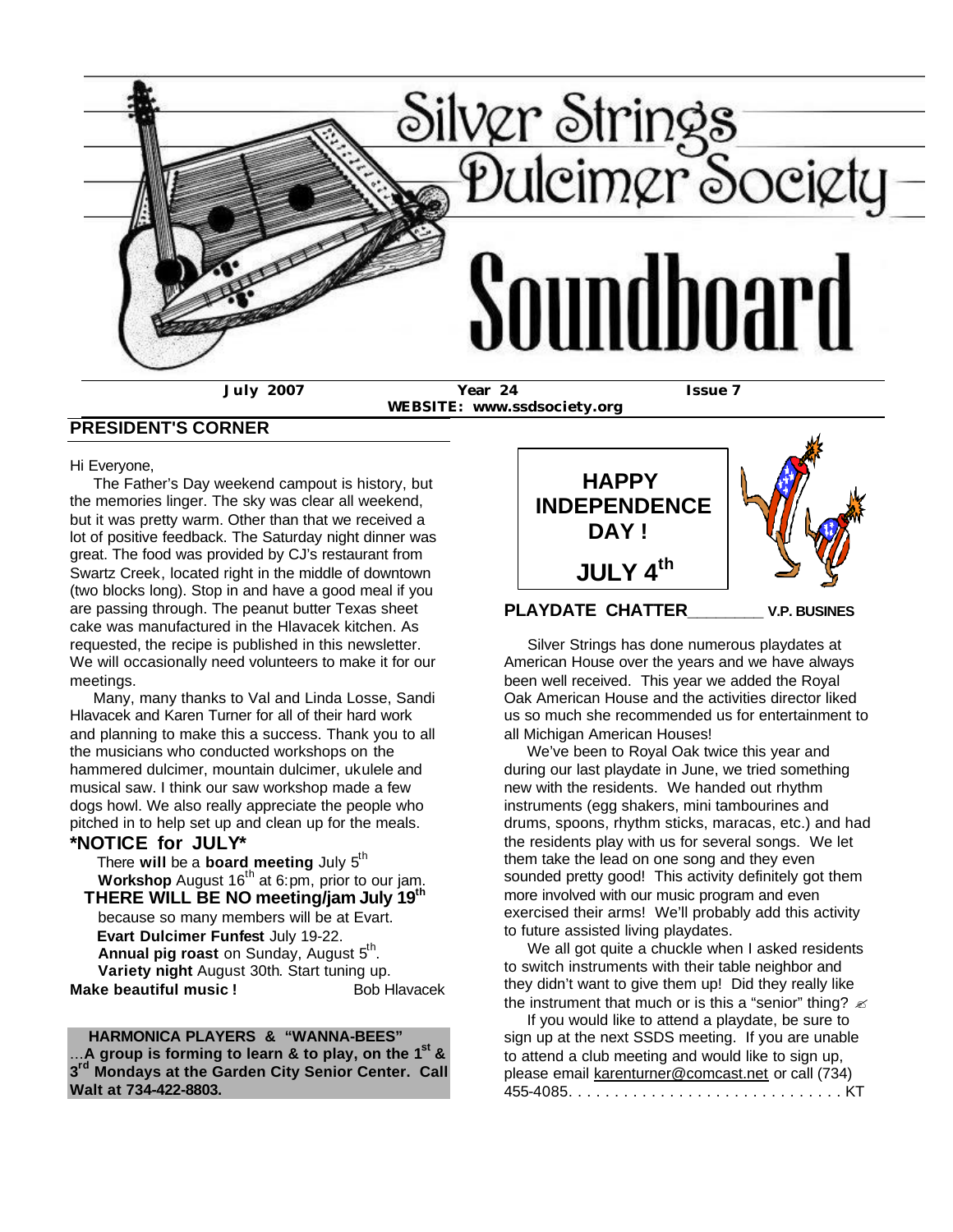#### **V.P. PROGRAMS\_\_\_\_\_\_\_\_\_\_\_\_\_\_\_\_\_\_\_\_\_\_\_**

 Summer is moving right along, and so is Strings. We had a **great** camp-out this year and really enjoyed the fellowship in the group camping area. We plan to have group camping again next year.

 A lot of people turned out for the workshops, so we can bring back Blackberry Blossom and Metsakukkia to our jam sessions.

 I want to take this opportunity to thank Luke Kawecki, Sharon McAuliffe, Marie Naster, Penny Scheiber, and Theresa Smith for their time and commitment to sharing their music with others. It is most appreciated. All the workshops were well attended, and I venture to say that we will be seeing more people with saws and mountain dulcimers.

 We heard from a lot of people that they enjoyed the food, we had a lot of choices and plenty of everything so we definitely will have Cathy from CJ's restaurant cater the meal again.

 When we jammed in the barn, we had a good audience, and even had "groupies". They were people who said they come every year to hear us play. We were lucky to have beautiful weather and enjoyed getting to know some of our Strings members better. It was so good to have Alice Avery back with us and some of our members' grandkids.

 **Thanks to all who helped make this so pleasant !** We had some really good teamwork going. See you at the next jam session. . . . . . . . . . . . . . . . . .Linda Losse

#### **BANKER OURS\_\_\_\_\_\_\_\_\_\_\_\_\_\_\_\_\_\_\_\_\_\_\_\_**

 July 8th is the date for Manfred and Judy Schmidt's party on beautiful Pleasant Lake in West Bloomfield. We were there a couple of years ago, and had a really good time. Manfred sets up a large tent on the front lawn of his cottage. This is where we will play. Judy is a story teller, and when we are not playing, she and her friends will be telling some of their stories. **DO bring a chair** to sit on while the stories are being told, otherwise you will be standing a long time. We will start around 2:pm. Bring a dish to pass (it's a potluck), we'll have hot dogs for the grill. We will snack whenever we get hungry, and will probably fire up the grill around 4:30pm. Maps will be provided at our first meeting in July. There is road construction around there, and Judy is making a new map for us. I Hope to see you all there! . . . . . . . . . . . . . . . . . . . . . . . .George

#### **NEW MEMBERS . . .**

 Sean O'Reilly ............................. 248-426-8212 35875 Smithfield........... Farmington, Mi. 48335 Sean plays the guitar

 Jeff Provost ................................ 248-880-8678 29368 Tonester Circle, New Hudson, Mi 48165 Jeff plays the ukelele.

#### **NOTES FROM YOUR SECRETARY\_\_\_\_\_\_\_**

 There was no board meeting in June. All are welcome to any board meetings, which are held on the first Thursday of each month at 6:pm, before the regular jam session. We are open to any ideas or concerns you would like to bring to us.

 To cut printing and postage costs, the Soundboard will now be announced by a club e-mail to members, who may then print it at home from our website link. In most cases, this will get you the news earlier. Limited hard copies will be available at the meetings for people without a computer.

## **S.S.D.S. July 2007 Play List**

| Key                     | <b>Tune</b>                                           | <b>Play</b>                 |
|-------------------------|-------------------------------------------------------|-----------------------------|
| $rac{\overline{G}}{D}$  | Westphalia Waltz                                      | $\overline{\mathbf{c}}$     |
|                         | Over The Waterfall                                    |                             |
| D                       | Peek-A-Boo Waltz                                      | $\frac{3}{3}$ $\frac{3}{5}$ |
| $\overline{\mathsf{D}}$ | John Ryan's Polka                                     |                             |
| $\overline{G}$          | Southwind                                             |                             |
| $\overline{\mathsf{D}}$ | <b>Festival Rag</b>                                   | $\frac{3}{3}$               |
| G                       | Down Yonder                                           |                             |
| Em                      | Road To Lisdoonvarna                                  | $\overline{2/2}$            |
|                         | & Riding On A Load Of Hay                             |                             |
| D                       | Hey Polka                                             | $\overline{\mathbf{4}}$     |
| $\overline{\mathsf{D}}$ | Viola's Schottische                                   |                             |
| $\overline{\mathsf{D}}$ | Angleworm Wiggle                                      | $\frac{3}{3}$               |
| $\overline{\text{c}}$   | <b>Tennessee Waltz</b>                                |                             |
| Am                      | Katushka                                              | $\frac{5}{2}$               |
| D                       | Midnight On The Water                                 |                             |
| Em                      | Dancing Bear / Missouri                               | 3/3                         |
| G                       | Maggie                                                | $\overline{\mathbf{4}}$     |
| $\overline{D/Am}$       | <b>Whiskey Before Breakfast</b><br>& Cold Frosty Morn | $\overline{2/2}$            |
| C                       | Five Foot Two                                         | $\overline{\mathbf{4}}$     |
|                         | <b>Endless Medley</b>                                 |                             |
| D                       | Ragtime Annie                                         | $\overline{c}$              |
| $\overline{\mathsf{D}}$ | Soldier's Joy                                         | $\overline{2}$              |
| D/G                     | <b>Golden Slippers</b>                                | 2D/2G                       |
|                         | <b>Extras</b>                                         |                             |
| G                       | Old Joe Clark                                         | 4                           |
| $\overline{\mathsf{D}}$ | <b>Flop Eared Mule</b>                                | $\overline{3\frac{1}{2}}$   |
| $\overline{\mathsf{D}}$ | Road To Boston                                        | $rac{3}{3}$                 |
| Ġ                       | <b>Nail That Catfish</b>                              |                             |

## **\* \* \* \* \* \* \* \***

### **FUNTASTIC JAM in EVART**

July 15<sup>th</sup>, the Sunday before the Evart Funfest, we all are invited to an evening of music (led by Rich Thum & others), food and fun at the 2007 Dulcimer jam & Potluck Buffet. Bring your chairs, instruments, and a dish to pass to **Pat & Frenchy Deschamps'** home on Hick's Lake near Evart.

> **DINNER at 5:30-7:pm ... JAM at 7 Call 231-734-3593 to RSVP**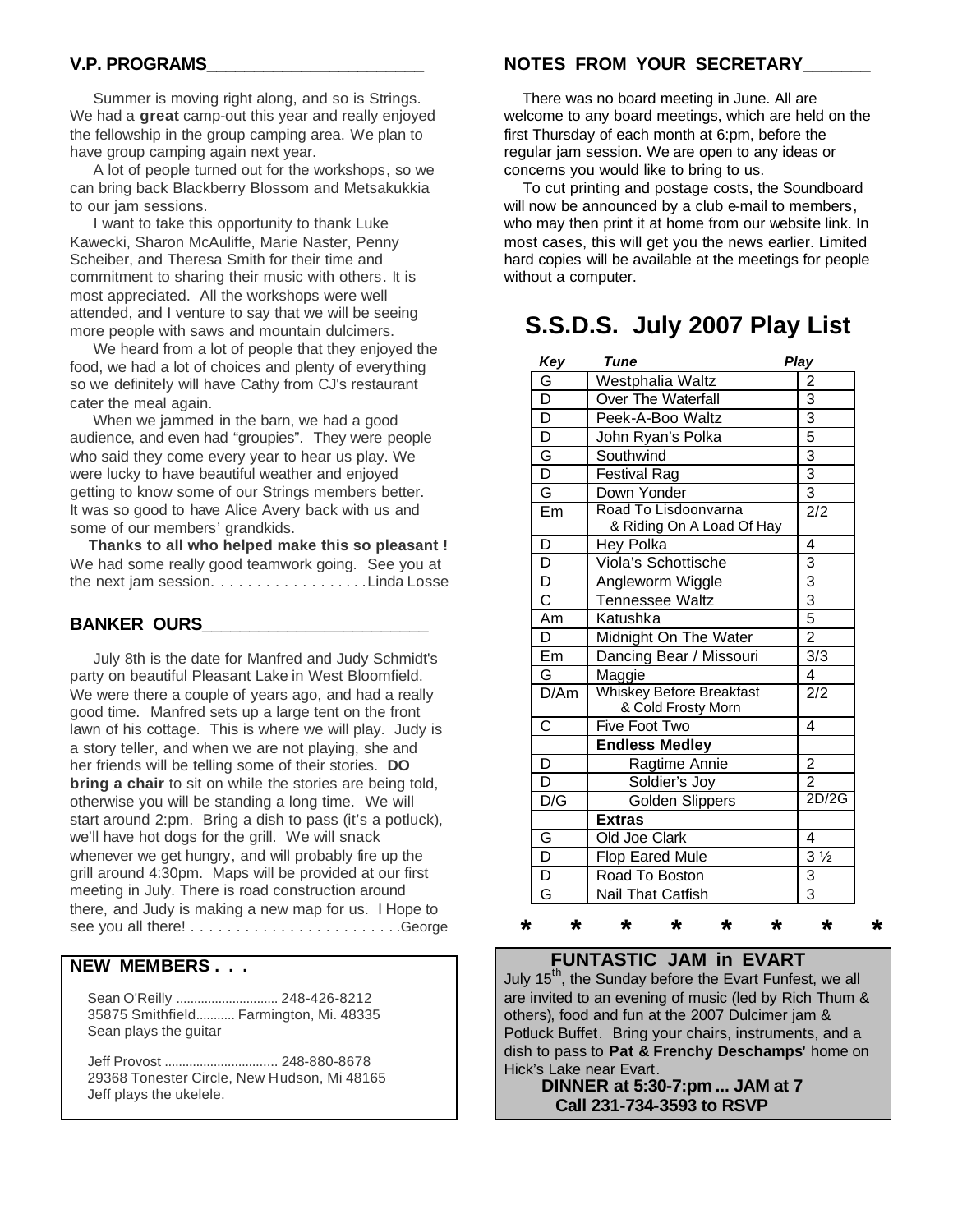#### **MARK YOUR CALENDAR**

|                      | July 5 SSDSBoard meeting 6:pm            |  |
|----------------------|------------------------------------------|--|
|                      | @ Good Hope Church before jam            |  |
| July 8 <sup>th</sup> | Picnic, Storytelling & Jam1:pm           |  |
|                      | White Lake                               |  |
|                      | July 19NO SSDS JAM / MEETING             |  |
|                      |                                          |  |
|                      | Aug. 5 SSDS Annual Picnic                |  |
|                      | German ParkAnn Arbor                     |  |
|                      | August 12 SSDS PLaydateTBA               |  |
|                      | Cherry Hill Baptist ChurchDbn.Hgts       |  |
|                      | August 14 SSDS Playdate 2:00-3:00pm      |  |
|                      | Woodhaven Retirem.CommLivonia            |  |
|                      |                                          |  |
|                      | @ Good Hope Church, before jam           |  |
|                      | Aug. 23-26 Midland Dulcimer Fest Midland |  |
|                      |                                          |  |
|                      |                                          |  |

 We hope you enjoy this new column in the Soundboard. Each of us has a life outside of the club, and we have far more in common than we know. Here is a chance to "meet" your fellow SSDS members in a new way. Lynne Ellen Kaiser has graciously offered to help with it.

#### **WHO'S WHO in S.S.D.S. ? Bonnie Ream, your SSDS secretary**

 I was born in Pennsylvania on a small farm, and my dad worked in the coal mines. When the mine closed, we moved to Holly, Michigan. With two older brothers, I was a real tomboy, was the only girl on my fourth grade softball team, and the starting pitcher. I played women's softball until I hit my 30's and moved to Sault Ste. Marie.

 I retired from Livonia Public Schools as an elementary school teacher, working primarily with Kindergarten, first and second graders. Other jobs I've had included church secretary, Kelly Girl, grocery cashier, and day care center director. At Oakland University I taught a pediatric play program, at Lake Superior State College I taught Early Childhood Education classes and directed the lab school; and at U of M I supervised student teachers in Early Childhood Education.

 I am active in my church teaching the babies, singing in the choir, leading women's Bible studies, coordinating funeral dinners, and serving on the Missions Committee. My hobbies include gardening, quilting, crocheting, cross-stitch, and refinishing furniture. (The basement is full of projects.) I enjoy music, (singing or playing), and like all kinds except opera and jazz.

 When I grow up I want to be a musician in a large group.....oh, I think I did that !

## **SSDS 25th Anniversary**

 In July of 2008, Silver Strings Dulcimer Society will celebrate 25 years of joyous music. We are forming a committee to make some really special plans. If you would like to help, please contact Sandi Hlavacek, 734-663-7974, or datadoc@sbcglobal.net.

 The current board has decided the primary celebration should be at the Annual Banquet in October of 2008. There are a lot of ideas floating around, so let's start putting them together.

 If you are an "old-timer", we need your help in finding past members (especially past officers). If you are newer to the club, here's a perfect way for you to get involved and learn more about the club. **25 years is a milestone. Let's do this up right !**

#### **IT'S JULY. . . . . LET'S CELEBRATE ! ! !**

#### **HAPPY BIRTHDAY. . .**

- 3….. Bobbi Hurst
- 5….. Karen Turner
- 8….. Joe Mallia
- 9….. Janelle Pacic
- 14... Sally Niemczewski
- 17… John McAuliffe
- 20… Ramona Hadley
- 26.... Pat Jablonski



#### **HAPPY ANNIVERSARY**

11<sup>th</sup> …Roger & Barb Davis 48 years of making beautiful music together

**PLAYDATES ...** by Sandi Hlavacek Bob and I are sometimes asked "Do you play your dulcimers in public? Where?" Five years ago, when we started playing, we said we would like to be good enough to play in a nursing home, where the audience is happy to see any new faces and can't hear our mistakes.

 Looking back, that was a really narrow goal. We have learned so much from our fellow musicians who have been incredibly generous in sharing their knowledge and skills, in workshops and individually. Musicians don't forget their own experience of being a beginner, and are almost always very willing to help a "new kid".

 We have found an opportunity to share our new talents within the "safety" of the groups that do playdates. Sometimes we play melody, and sometimes we play "back-up" (harmony and chords). If everyone played melody in unison, it would sound pretty dull. It's not nearly so scary when surrounded by 10-20 other players.

 With groups, we have played several nursing homes, but also churches, many kinds of senior activities, schools, a theater "Grand Opening", Greenfield Village, an assortment of community celebrations, a  $75<sup>th</sup>$  wedding anniversary, and on June 28<sup>th</sup>, we helped celebrate 25 years of medical services to the uninsured at Hope Clinic in Ypsilanti. What fun it is, to participate in the wonderful array of celebrations and activities in so many communities, and do it with friends.

 If you haven't dared to join a playdate, do it now. You will be among friends, spreading the joy of music.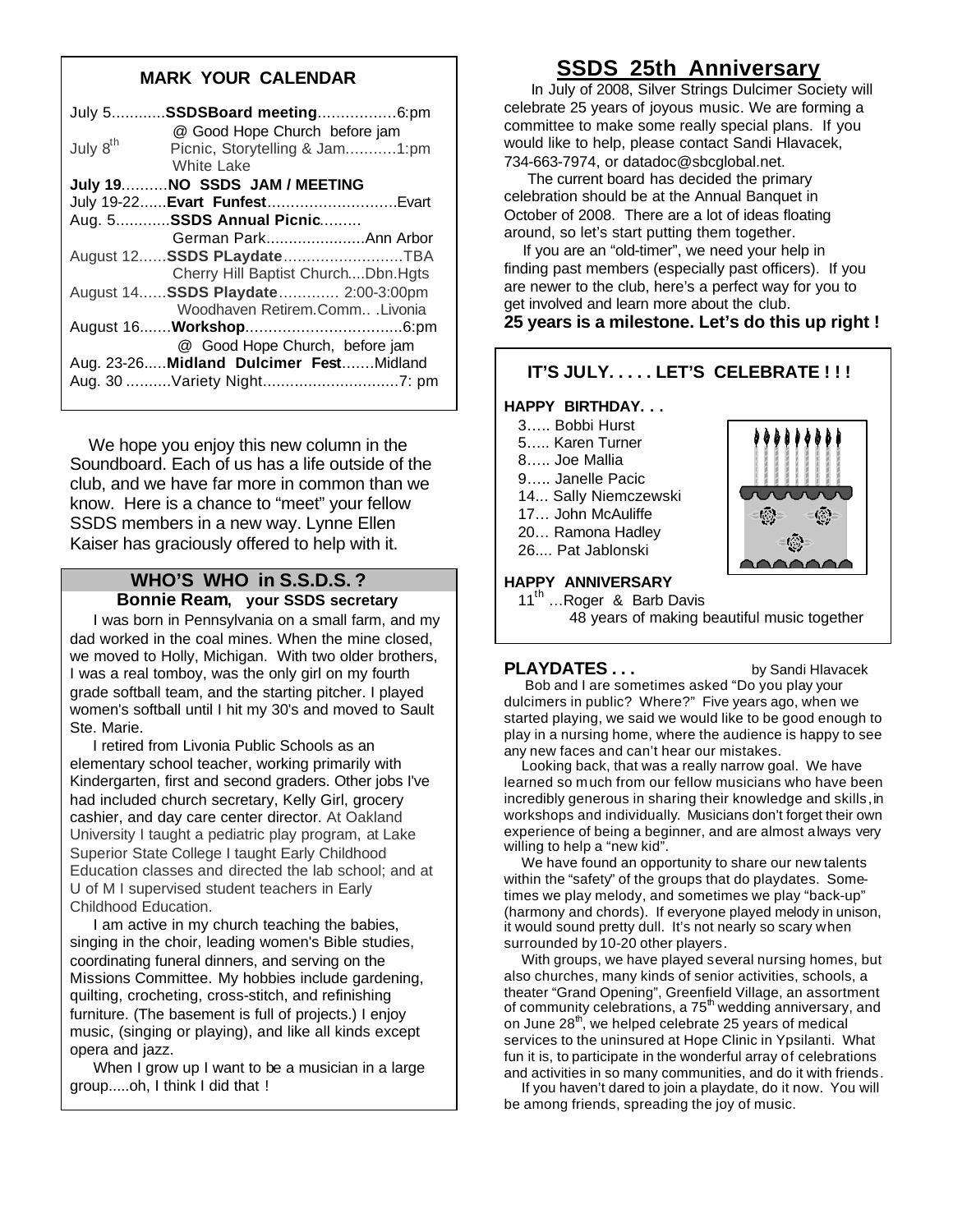**We discovered some really fine cooks at the camp potluck. Here are the most requested recipes:**

#### **Sweet Potato Yeast Bread...Ellen Yanity**

Yield: 2 loaves, Prep: 25 min + rising, Bake: 40 min

2 pkg. (1/4 oz each) active dry yeast

- 1  $\frac{3}{4}$  cups warm water (110 115 degrees)
- 1 cup mashed sweet potatoes (without added milk or butter)

½ cup plus 1 tablespoon butter, softened, divided ½ cup honey

- 1 egg
- 2 teaspoons salt
- 3 cups whole wheat flour
- $3\frac{1}{4}$   $3\frac{1}{2}$  cups all-purpose flour

 In a large mixing bowl, dissolve yeast in warm water. Add sweet potatoes, ½ cup butter, honey, egg, salt and whole wheat flour. Beat until smooth. Stir in enough all-purpose flour to form a soft dough.

 Turn onto a floured surface: knead until smooth and elastic, about  $6 - 8$  min. Place in a greased bowl, turning once to grease top. Cover and let rise in a warm place until doubles, about 1 hr.

 Punch dough down. Turn onto a lightly floured surface; divide in half. Shape into loaves. Place in two greased 9 in. x 5 in. x 3 in. loaf pans. Cover; let rise until doubled, about 25 min. Bake at 375degrees for 40 – 45 min. or until golden brown (cover loosely with foil if top browns too quickly). Remove from pans to wire racks. Melt remaining butter; brush over warm bread. Cool.

Cream Cheese Nut Spread:

1 cup butter, softened 1 pkg. (8 oz.) cream cheese, softened 1/3 cup finely chopped walnuts, toasted

In a small mixing bowl, beat butter & cream cheese until fluffy. Stir in walnuts. Serve with bread.

## **YUMMY ! ! ! ! !**

#### **Rhubarb Cherry pie...** (Carol Ann Matthews)

1 lb. rhubarb, cut in ½ inch pcs. (about 4 cups) 1-16oz. can pitted tart red cherries, drained 1.1/2 cups sugar ¼ cup quick cook tapioca 5 drops red food color (optional)

Combine, let stand 15 minutes. Pour into pastry lined pie pan, add lattice or crust. Bake at 400\* for 40-50 minutes Cover edges with foil if browning too quickly.

**Peanut Butter Texas Sheet Cake** (Bob Hlavacek)  **\* \* \* \* \* \* \* \* \* \* \* \* \***

#### **Boil:**

 2 sticks margarine, 1 cup water 1 cup peanut butter

#### **Pour over:**

 2 c sugar, 2 c flour, 1 tsp baking soda, Dash of salt

#### **Combine:**

 $\frac{1}{2}$  c sour cream. 1 tsp vanilla, 2 eggs Add to the rest of the mixture.

**Pour** into an 11x16 cookie sheet. **Bake** at 350 for About 18 Min.

#### **DO NOT overbake.**

#### **Frosting:**

**Melt together** ½ stick margarine, ½ c peanut butter

- 4 Tbs milk.
- Bring TO a boil, but DO NOT boil Remove from heat.

Add 3 c powdered sugar, 1 tsp vanilla.

**Spread** over baked cake (after cooling 15 min)

If frosting is too thick to pour easily, add 2 Tbs milk at a time until it will pour.

# **M-M-M-M- GOOD !!!**

#### **Graham Cracker Eclair Cake** (Linda Losse)

15 graham crackers -broken in half

1 1/2 cups milk

- 1 pkg.(small) vanilla flavor instant pudding
- 1 tub (8 oz.) Cool Whip thawed
- 1 cup chocolate ready-to-spread frosting.

 Arrange 10 graham squares in bottom of 8-inch square baking dish - set aside. Mix pudding as directed, let stand for 5 min. Gently fold in whipped topping until well blended. Spread half of pudding mixture over graham crackers in dish, top with 10 graham crackers, and spread remaining pudding over them. Cover with remaining 10 graham crackers, refrigerate for at least 3 hours. Spread chocolate frosting on top of graham crackers.

**My changes to the above recipe**. I only used graham crackers in bottom of the dish. I baked a yellow box mix cake in a 13 x 9 baking dish sprayed with PAM. Let cool and cut it horizontally twice. (I ended up with 3 (13 x 9) pieces). I doubled the rest of the recipe: 3 cups milk, 2 pkg. instant pudding, 2 tubs Cool Whip, and 2 cups frosting. In order to fit the dessert in the 13 x 9 dish I put: (1)graham crakers on bottom (2) a layer of pudding mix (3)one cake section (4)pudding mix (5) another cake section. Refrigerate then frost. I froze the other cake section for another time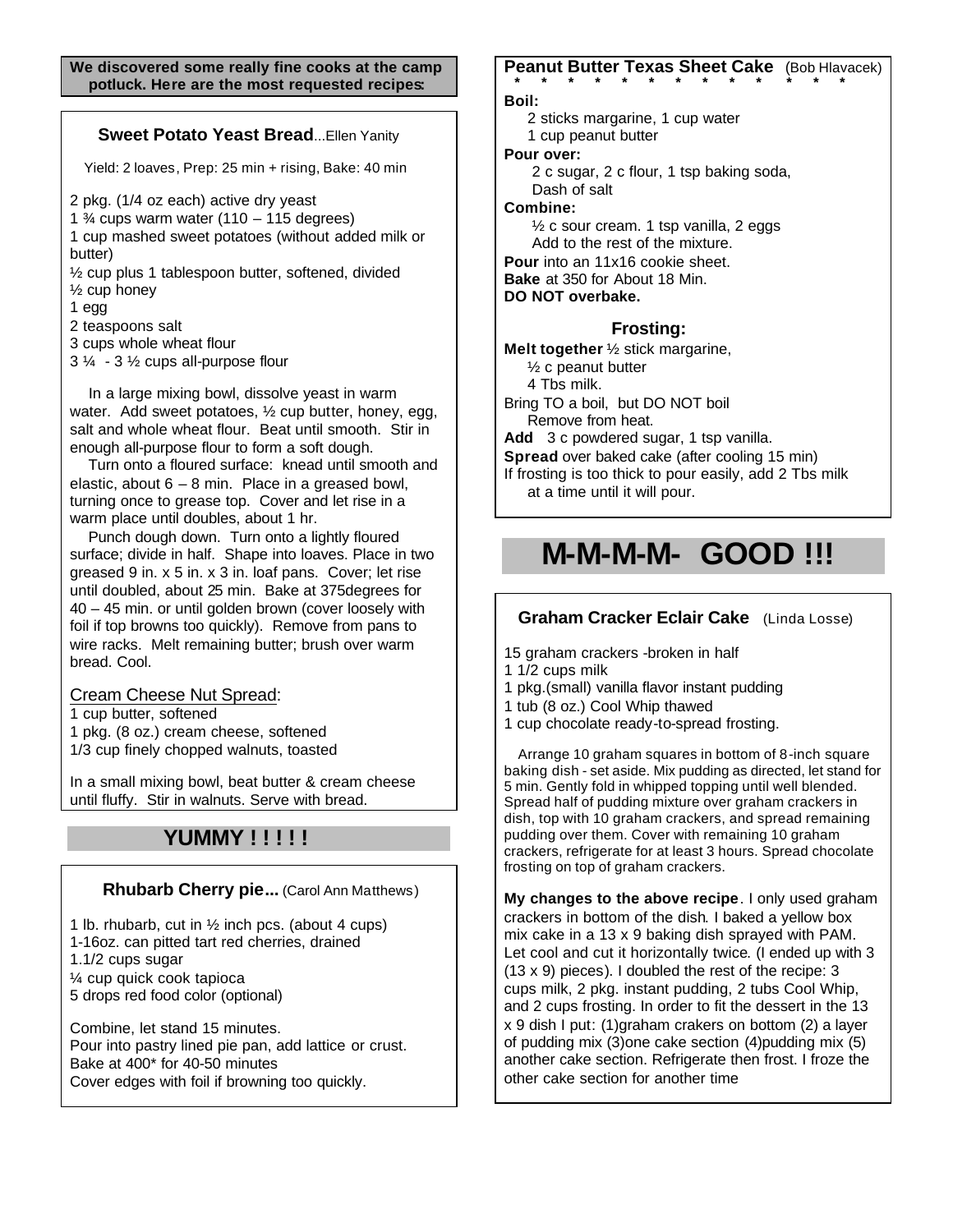









**JAMMING BY NIGHT A CATERED DINNER** 





**EXAMPLE CHEFS" GEORGE & BOB BREAKFAST IS SERVED** 



**WORKSHOPS WERE WELL ATTENDED** 



 **The Silver Strings 2007 Campout** was a great success. Music filled the air, good food filled tummies, and new songs and techniques filled heads. Old friends shared casual time, and new friendships were made. SSDS filled 16 campsites and 3 cabins for the weekend, and approximately 90 members and guests shared a beautiful Saturday. The temperatures were a bit high, but we really had a "cool" time... ... especially young Nathan Yanity.